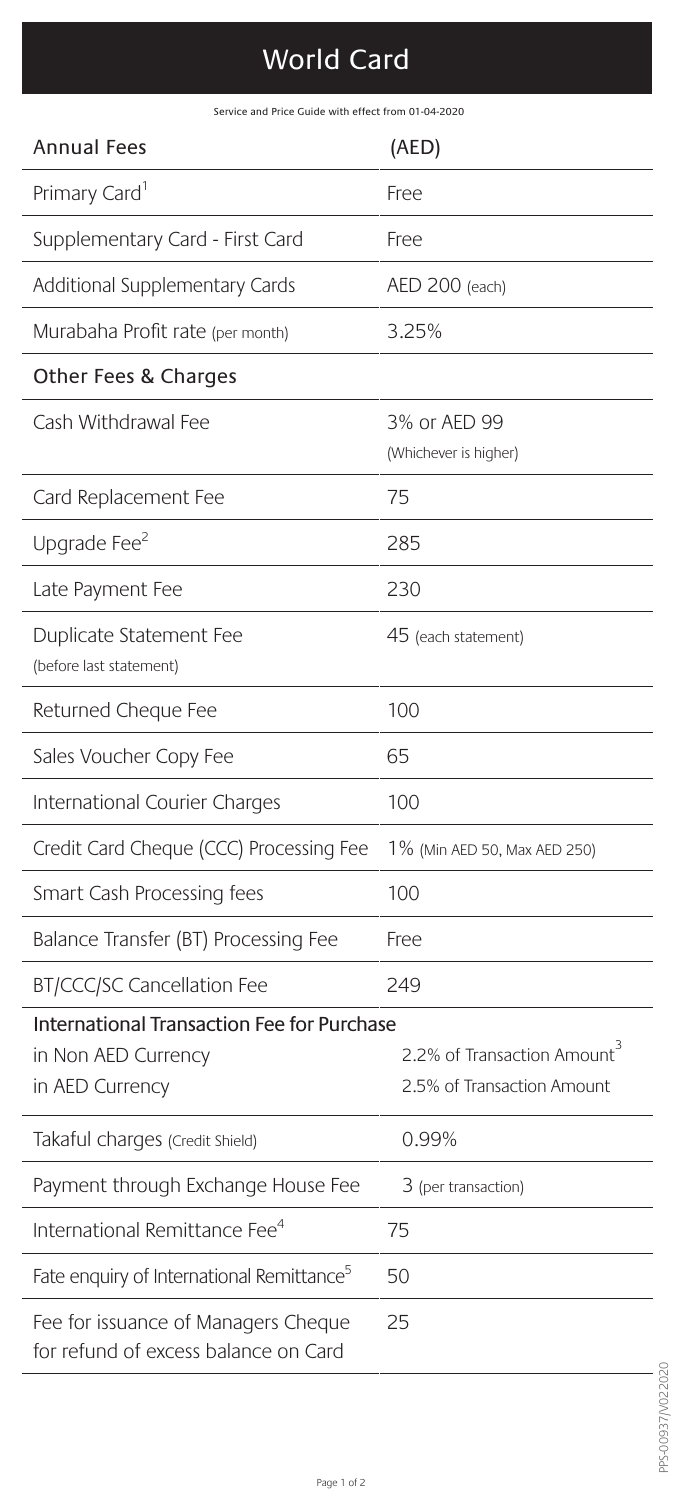# World Card (Contd.)

Service and Price Guide with effect from 01-04-2020

| Case release charge                                    | 525                                    |
|--------------------------------------------------------|----------------------------------------|
| e-statement Fee                                        | Nil                                    |
| Printed Statement Delivery Fee                         | 5 per statement                        |
| Liability/No Liability Letter                          | 50                                     |
| Repayment Terms                                        |                                        |
| Minimum Amount Due                                     | 3% or AED 100<br>(whichever is higher) |
| No. of days from Statement Date<br>to Payment Due Date | 25 days                                |
| Cash Advance Limit                                     | 80% of Credit Card Limit               |

- 1. No Annual fee will be charged for the first year. For subsequent years also, the Card is free if you spend an amount of AED 50,000 in the previous year. The bank may charge an Annual fee of AED 750 (or as applicable in the S&P) at the beginning of the second year and subsequent years if a minimum spend of AED 50,000 is not achieved during the previous year (RAKMoney Transfer transactions will be excluded for annual fee waiver).
- 2. In case of Temporary Credit Limit Increase.
- 3. This fee is charged in addition to the standard processing fee charged by Mastercard Worldwide and is applicable to transactions performed in any currency other than UAE Dirhams (approximately 1.15%).
- 4. International Remittance will be treated as a Cash Advance transaction. Cash Advance fee is not applicable. Overseas bank charges, if any, will be applicable

5. Overseas bank charges, if any, will be applicable.

#### Please Note

- Monthly finance charges are subject to increase by 0.5% in case the Card account is past due in the previous statement. An account is considered past due if the minimum payment due is not received before the payment due date. Subsequently, monthly finance charges will revert to the prevailing product finance charges if the Card account is no longer past due for the previous and current statements.
- No late payment fee will be charged if Minimum Amount Due is paid on or before the payment due date.
- These fees & charges are applicable from 01-04-2020 and are subject to change.
- Additional expenses, eg. postage, telex, courier, fax, legal fees, etc., will be charged where incurred.
- For details on Takaful Credit Shield please refer to Takaful Credit Shield Terms and Conditions.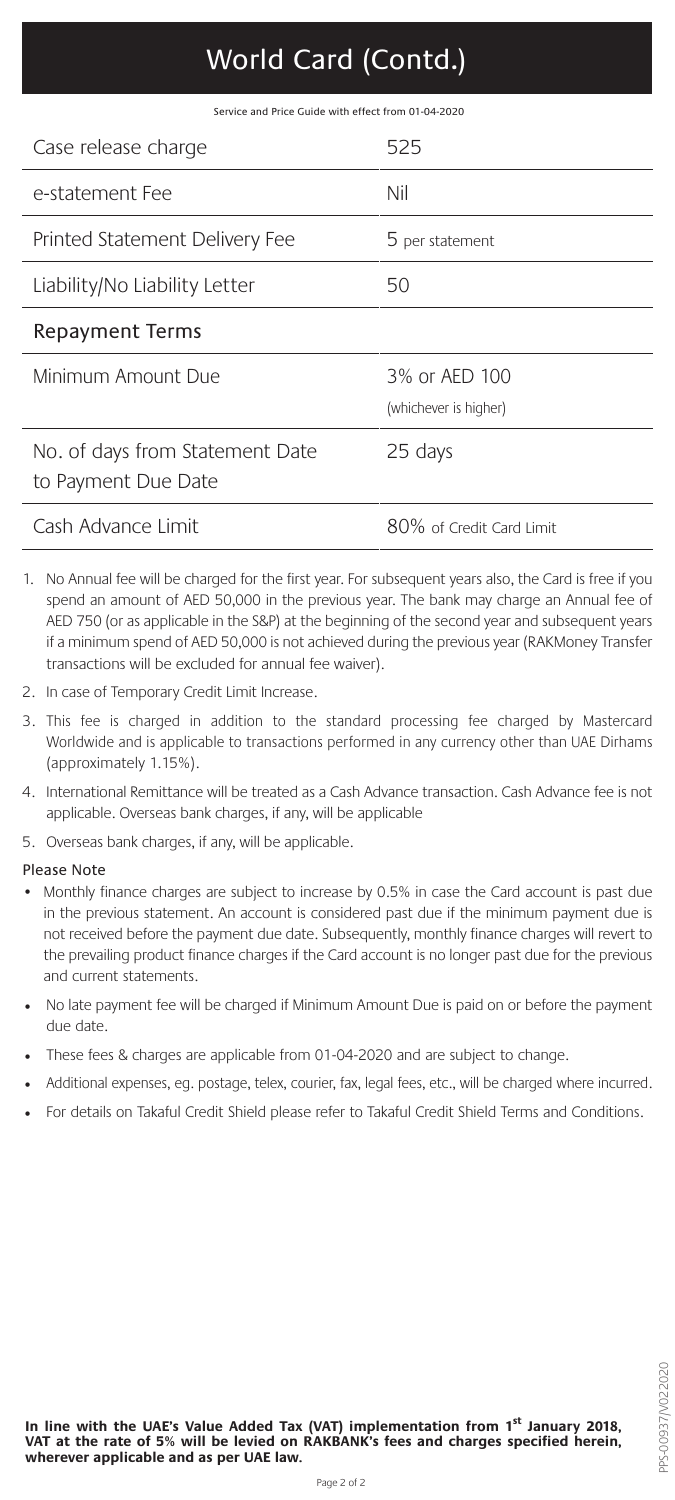### Gold & Platinum Credit Cards

Service and Price Guide with effect from 01-04-2020

| <b>Annual Fees</b>                                                          | (AED)                                      |
|-----------------------------------------------------------------------------|--------------------------------------------|
| Primary Card                                                                | Free for life                              |
| Supplementary Card                                                          | Free for life                              |
| Murabaha Profit rate for Gold Card<br>(per month)                           | 3.45%                                      |
| Murabaha Profit rate for Platinum Card<br>(per month)                       | 3.45%                                      |
| <b>Other Fees &amp; Charges</b>                                             |                                            |
| Cash Withdrawal Fee                                                         | 3% or AED 99<br>(whichever is higher)      |
| Card Replacement Fee                                                        | 75                                         |
| Upgrade Fee <sup>1</sup>                                                    | 285                                        |
| Late Payment Fee                                                            | 230                                        |
| Duplicate Statement Fee<br>(before last statement)                          | 45 (each statement)                        |
| Returned Cheque Fee                                                         | 100                                        |
| Sales Voucher Copy Fee                                                      | 65                                         |
| International Courier Charges                                               | 100                                        |
| Credit Card Cheque (CCC) Processing Fee                                     | 1% (Min AED 50, Max AED 250)               |
| Smart Cash Processing fees                                                  | 100                                        |
| Balance Transfer (BT) Processing Fee                                        | Free                                       |
| <b>BT/CCC/SC Cancellation Fee</b>                                           | 249                                        |
| International Transaction Fee for Purchase<br>in Non AED Currency           | 2.2% of Transaction<br>Amount <sup>2</sup> |
| in AED Currency                                                             | 2.5% of Transaction Amount                 |
| Takaful charges (Credit Shield)                                             | 0.99%                                      |
| Payment through Exchange House Fee                                          | 3 (per transaction)                        |
| International Remittance Fee <sup>3</sup>                                   | 75                                         |
| Fate enquiry of International Remittance <sup>4</sup>                       | 50                                         |
| Fee for issuance of Managers Cheque<br>for refund of excess balance on Card | 25                                         |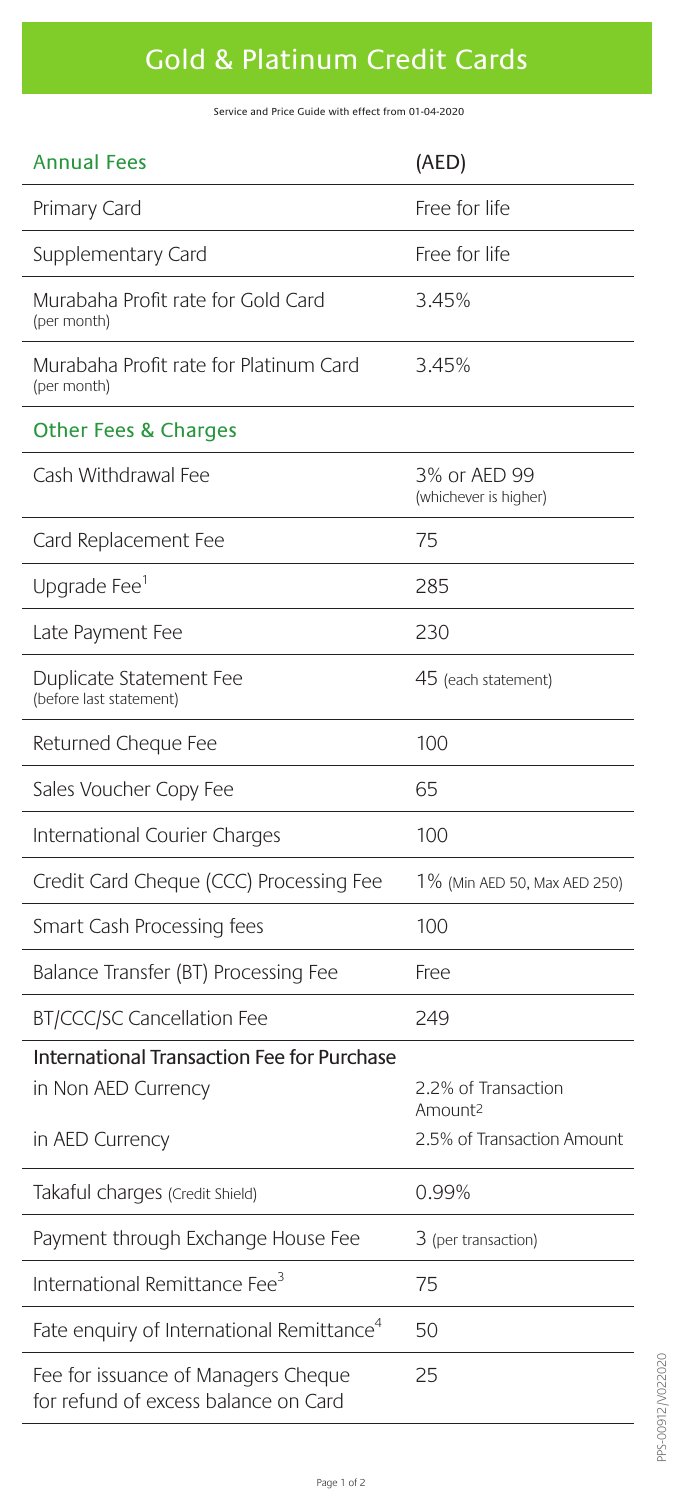### Gold & Platinum Credit Cards (Contd.)

Service and Price Guide with effect from 01-04-2020

| Case release charge                                    | 525                                    |
|--------------------------------------------------------|----------------------------------------|
| e-statement Fee                                        | Nil                                    |
| Printed Statement Delivery Fee                         | 5 per statement                        |
| Liability/No Liability Letter                          | 50                                     |
| <b>Repayment Terms</b>                                 |                                        |
| Minimum Amount Due                                     | 3% or AED 100<br>(whichever is higher) |
| No. of days from Statement Date<br>to Payment Due Date | 25 days                                |
| Cash Advance Limit                                     | 80% of Credit Card Limit               |

- 1. In case of Temporary Credit Limit Increase
- 2. This fee is charged in addition to the standard processing fee charged by MasterCard International or Visa International and is applicable to transactions performed in any currency other than UAE Dirhams (approximately 1.15%).
- 3. International Remittance will be treated as a Cash Advance transaction. Cash Advance fee is not applicable. Overseas bank charges, if any, will be applicable
- 4. Overseas bank charges, if any, will be applicable.

#### Please Note

- Monthly finance charges are subject to increase by 0.5% in case the Card account is past due in the previous statement. An account is considered past due if the minimum payment due is not received before the payment due date. Subsequently, monthly finance charges will revert to the prevailing product finance charges if the Card account is no longer past due for the previous and current statements.
- No late payment fee will be charged if Minimum Amount Due is paid on or before the payment due date.
- These fees & charges are applicable from 01-04-2020 and are subject to change.
- Additional expenses, eg. postage, telex, courier, fax, legal fees, etc., will be charged where incurred.
- For details on Takaful Credit Shield please refer to Takaful Credit Shield Terms and Conditions.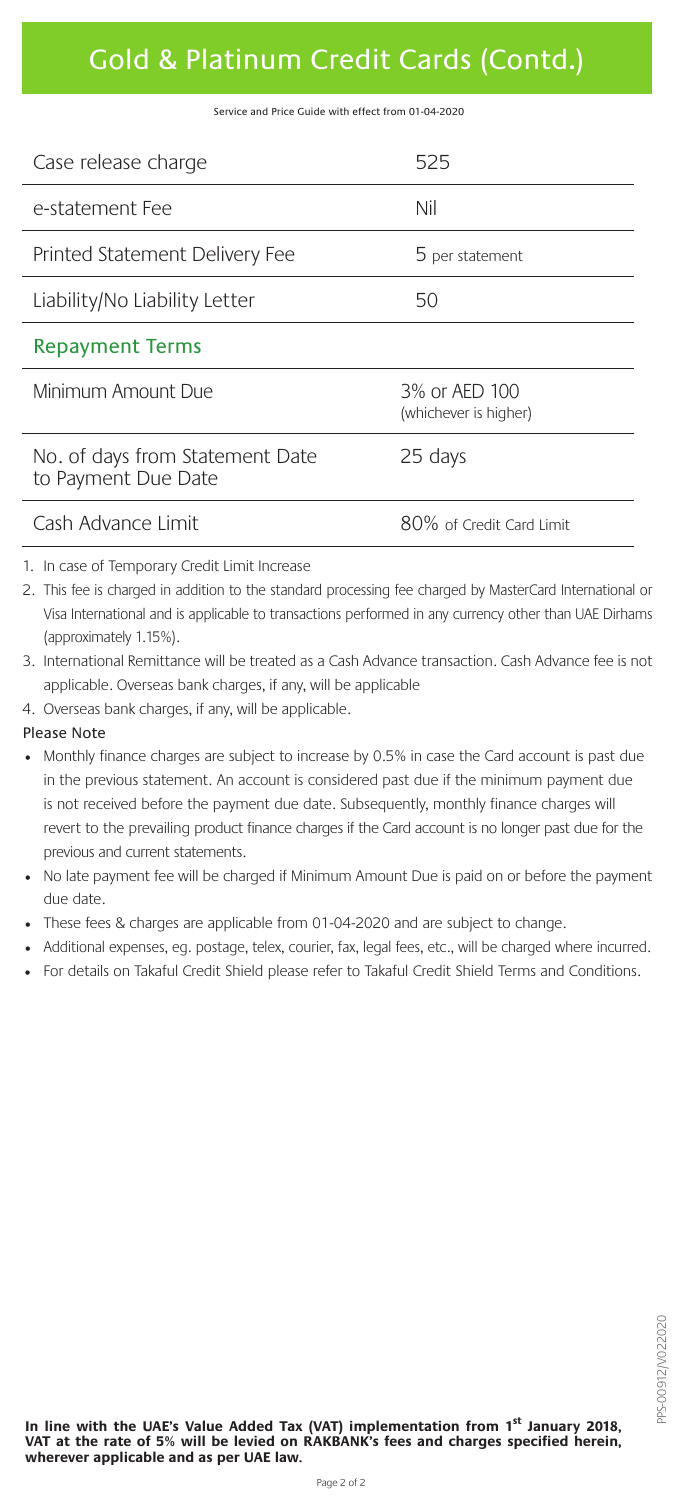### MY RAS AL KHAIMAH Platinum Credit Cards

Service and Price Guide with effect from 01-04-2020

| <b>Annual Fees</b>                                                                   | (AED)                                                       |
|--------------------------------------------------------------------------------------|-------------------------------------------------------------|
| Primary Card                                                                         | Free for life                                               |
| Supplementary Card                                                                   | Free for life                                               |
| Murabaha Profit rate                                                                 | 3.45%                                                       |
| <b>Other Fees &amp; Charges</b>                                                      |                                                             |
| Cash Withdrawal Fee                                                                  | 3% or AED 99<br>(whichever is higher)                       |
| Card Replacement Fee                                                                 | 75                                                          |
| Late Payment Fee                                                                     | 230                                                         |
| Upgrade Fee <sup>1</sup>                                                             | 285                                                         |
| Duplicate Statement Fee                                                              | 45 (each statement)                                         |
| Returned Cheque Fee                                                                  | 100                                                         |
| Sales Voucher Copy Fee                                                               | 65                                                          |
| International Courier Charges                                                        | 100                                                         |
| Credit Card Cheque (CCC) Processing Fee                                              | 1% (Min AED 50,<br>Max AED 250)                             |
| Smart Cash Processing fees                                                           | 100                                                         |
| Balance Transfer (BT) Processing Fee                                                 | Free                                                        |
| BT/CCC/SC Cancellation Fee                                                           | 249                                                         |
| Issuance of Managers Cheque for refund<br>of excess balance on Card                  | 25                                                          |
| International Remittance Fee <sup>2</sup>                                            | 75                                                          |
| Fate enquiry of International Remittance <sup>3</sup>                                | 50                                                          |
| International Transaction Fee for Purchase<br>in Non AED Currency<br>in AED Currency | 2.2% of Transaction<br>Amount<br>2.5% of Transaction Amount |
| Takaful charges (Credit Shield)                                                      | 0.99%                                                       |
| Payment through Exchange House Fee                                                   | 3 (per transaction)                                         |
| Case release charge                                                                  | 525                                                         |
| e-statement Fee                                                                      | Nil                                                         |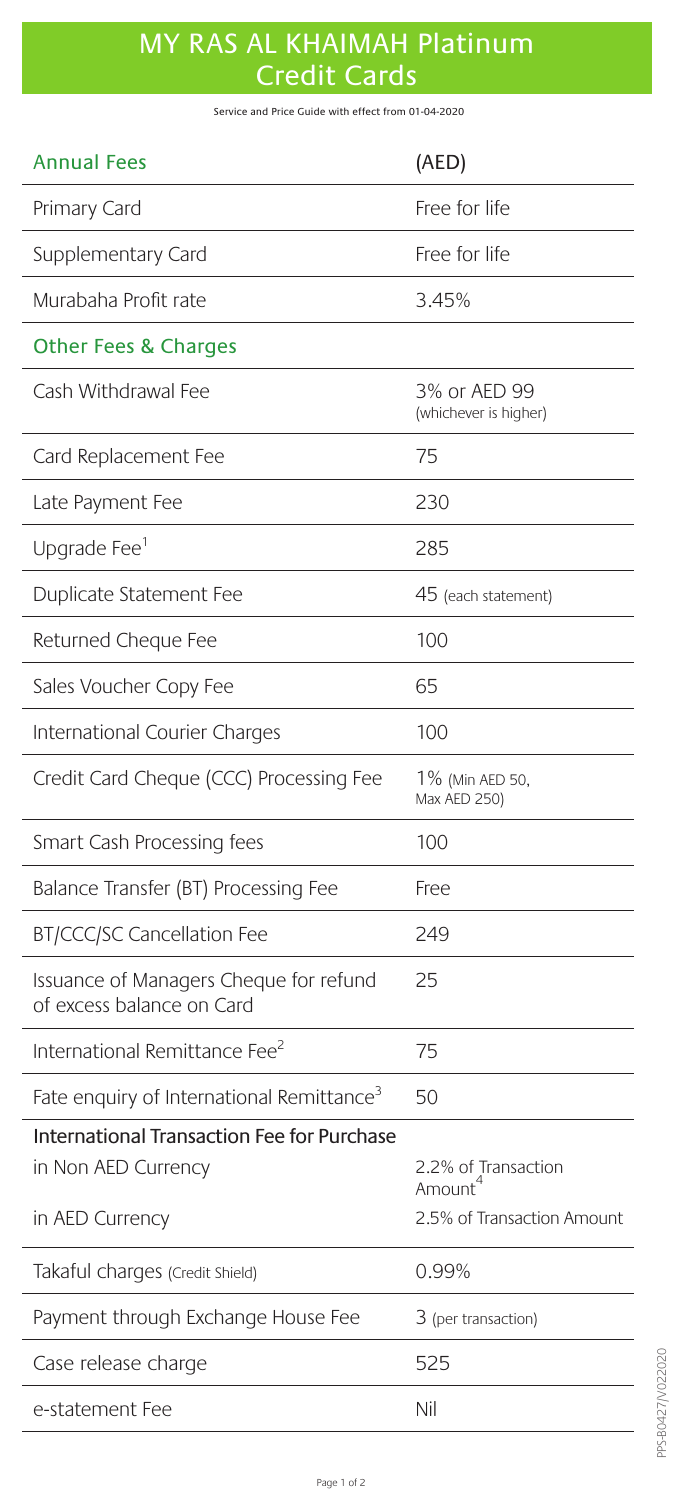### MY RAS AL KHAIMAH Platinum Credit Cards (Contd.)

Service and Price Guide with effect from 01-04-2020

| Printed Statement Delivery Fee                         | 5 per statement                        |
|--------------------------------------------------------|----------------------------------------|
| Liability/No Liability Letter                          | 50                                     |
| <b>Repayment Terms</b>                                 |                                        |
| Minimum Amount Due                                     | 3% or AED 100<br>(whichever is higher) |
| No. of days from Statement Date<br>to Payment Due Date | 25 days                                |
| Cash Advance Limit                                     | 80% of Credit Card Limit               |

- 1. In case of Temporary Credit Limit Increase.
- 2. International Remittance will be treated as a Cash Advance transaction. Cash Advance fee is not applicable. Overseas bank charges, if any, will be applicable
- 3. Overseas bank charges, if any, will be applicable.
- 4. This fee is charged in addition to the standard processing fee charged by MasterCard International or Visa International and is applicable to transactions performed in any currency other than UAE Dirhams (approximately 1.15%).

#### Please Note

- Monthly finance charges are subject to increase by 0.5% in case the Card account is past due in the previous statement. An account is considered past due if the minimum payment due is not received before the payment due date. Subsequently, monthly finance charges will revert to the prevailing product finance charges if the Card account is no longer past due for the previous and current statements.
- No late payment fee will be charged if Minimum Amount Due is paid on or before the payment due date.
- These fees & charges are applicable from 01-04-2020 and are subject to change.
- Additional expenses, eg. postage, telex, courier, fax, legal fees, etc., will be charged where incurred.
- For details on Takaful Credit Shield please refer to Takaful Credit Shield Terms and Conditions.